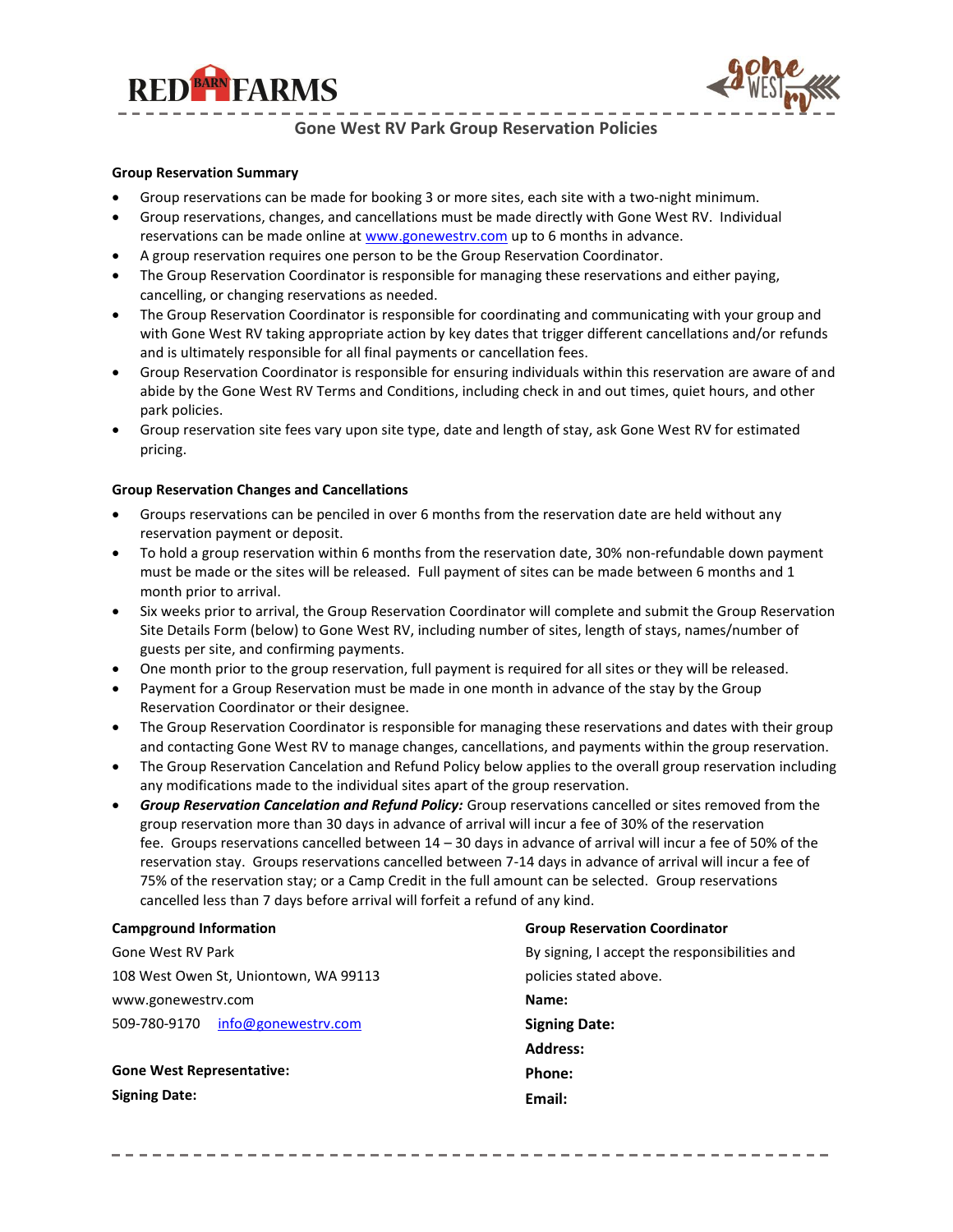



## . . . . . . . . . . . . . . . . . . **Group Reservation Coordinator Timeline Checklist Date of Arrival: \_\_\_\_\_\_\_\_\_\_\_\_\_\_\_\_**

| Date                | <b>Group Reservation</b>                      | Payment             | Cancellation/         | <b>Sites Notes</b> | Actual  |
|---------------------|-----------------------------------------------|---------------------|-----------------------|--------------------|---------|
|                     | <b>Activity</b>                               |                     | Refund                |                    | Date(s) |
| $6 - 12 +$          | Pencil in a 3-11 site group                   | No                  | <b>NA</b>             |                    |         |
| months              | reservation                                   | payment/            |                       |                    |         |
| prior to            |                                               | deposit             |                       |                    |         |
| arrival             |                                               | required            |                       |                    |         |
| By 6                | Hold a 3-11 group                             | 30%                 | Group reservations    |                    |         |
| months              | reservation                                   | down or             | cancelled more than   |                    |         |
| prior to            |                                               | pay                 | 30 days in advance    |                    |         |
| arrival             |                                               | estimated           | will incur a fee of   |                    |         |
|                     |                                               | full                | 30% of the            |                    |         |
|                     |                                               | payment             | reservation. A 70%    |                    |         |
|                     |                                               |                     | refund will be        |                    |         |
|                     |                                               |                     | credited to card on   |                    |         |
|                     |                                               |                     | file.                 |                    |         |
| $6-8$               | <b>Group Reservation</b>                      | <b>NA</b>           | Same as above         |                    |         |
| weeks               | Coordinator provides final                    |                     |                       |                    |         |
| prior to            | site details to Gone West                     |                     |                       |                    |         |
| arrival             | RV. Gone West will                            |                     |                       |                    |         |
|                     | prepare and email a final                     |                     |                       |                    |         |
|                     | invoice to Group                              |                     |                       |                    |         |
|                     | <b>Reservation Coordinator</b>                |                     |                       |                    |         |
|                     | or person of your choice                      |                     |                       |                    |         |
|                     | for payment.                                  |                     |                       |                    |         |
| 1 month             | <b>Group Reservation</b>                      | <b>Full final</b>   | Same as above         |                    |         |
| prior to<br>arrival | Coordinator ensures final                     | payment             |                       |                    |         |
|                     | payment is made or sites<br>will be released. | is                  |                       |                    |         |
|                     |                                               | required<br>for all |                       |                    |         |
|                     |                                               | sites               |                       |                    |         |
| $14 - 30$           | If group reservation                          | Sites are           | A 50% cancellation    |                    |         |
| days                | cancelled or number of                        | paid in             | fee will be charged.  |                    |         |
| prior to            | sites reduced                                 | full                | A 50% refund will be  |                    |         |
| arrival             |                                               |                     | credited to card on   |                    |         |
|                     |                                               |                     | file.                 |                    |         |
| $7 - 14$            | If group reservation                          | Sites are           | A 75% cancellation    |                    |         |
| days                | cancelled or number of                        | paid in             | fee will incur. A 25% |                    |         |
| prior to            | sites reduced                                 | full                | refund will be        |                    |         |
| arrival             |                                               |                     | credited to card on   |                    |         |
|                     |                                               |                     | file.                 |                    |         |
| Less than           | If group reservation                          | Sites are           | No refund             |                    |         |
| 7 days              | cancelled                                     | paid in<br>full     |                       |                    |         |
| prior to<br>arrival |                                               |                     |                       |                    |         |
| Date of             | Group Reservation                             | Sites are           | No refund             |                    |         |
| arrival             | Coordinator provides site                     | paid in             |                       |                    |         |
|                     | numbers for each group                        | full                |                       |                    |         |
|                     | and checks groups in                          |                     |                       |                    |         |